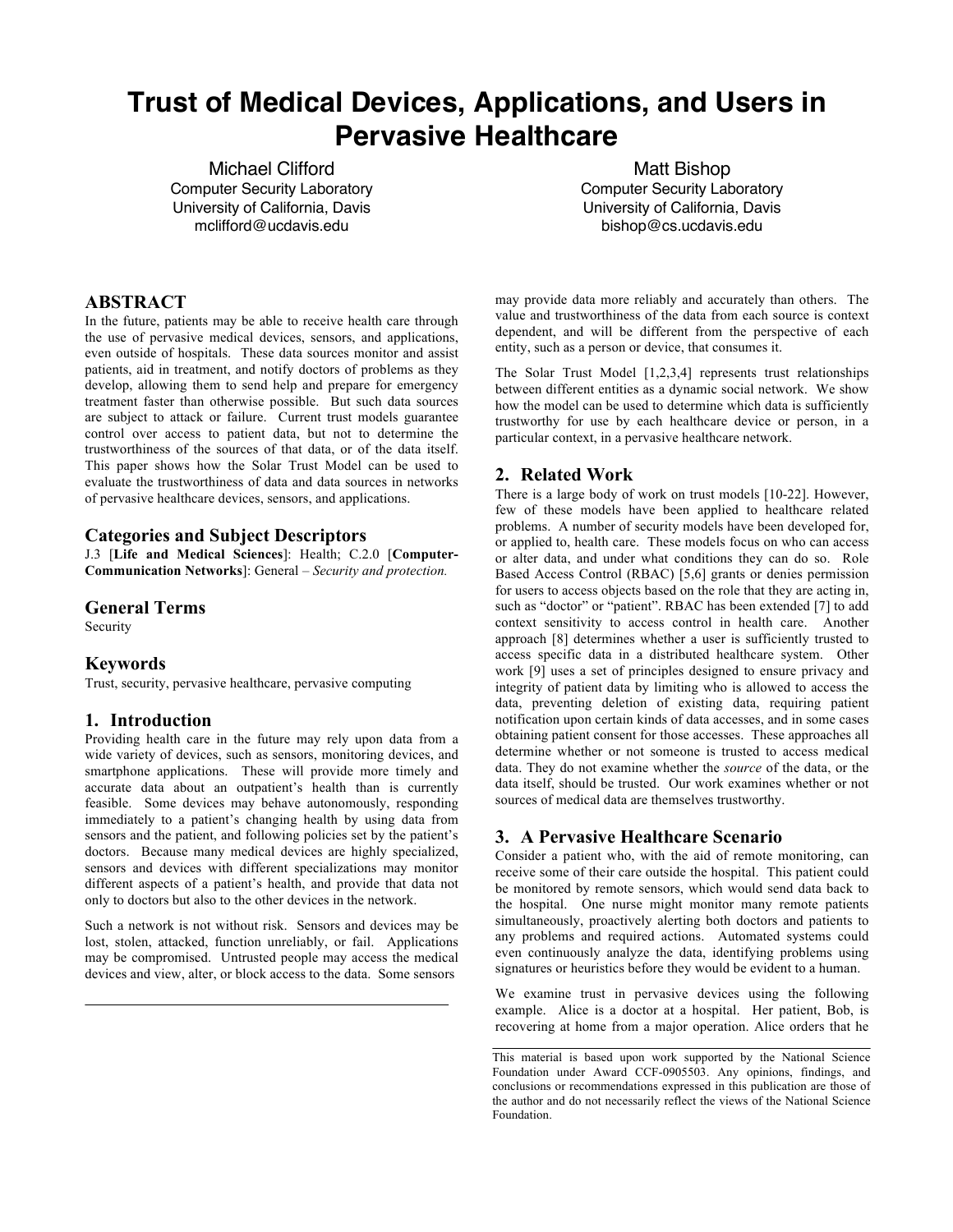be monitored with a suite of sensors, medical devices, and interactive smartphone applications, in order to detect and respond to any complications. If a complication occurs, an ambulance will automatically be called to take him back to the hospital while Alice prepares emergency treatment, thus cutting precious minutes off the time for him to receive care. The sensors used to monitor Bob are pervasive. Some may attach to his body, while others are distributed around his car and office. Bob may even use sensors that are set up to authenticate and monitor any patient in the area, not just him. Bob is also able to take advantage of a suite of pervasive devices that take data from the sensors, and use it to make automated decisions, such as how much mediation to dispense, or whether to apply a life-saving therapy until a physician can respond. The devices may share information with each other to coordinate their responses to provide better overall care. Like the sensors, these devices may also be located anywhere, and thus may serve many potential patients, not just Bob.

Applications running on Bob's phone behave like both sensors and devices. They collect data about Bob, authenticate him, and giving him important treatment information.

Data from the sensors, devices, and applications may be routed to Bob's doctors, to other clinicians, or to other devices, through any available network, such as WiFi or cellular networks. This must be done in a way that protects Bob's security and privacy. Further, the network involved is not static. New doctors, devices, sensors, and applications may join or leave at any time, as Bob's needs change, and as he moves from one location to another.

Treatment may require devices to act on data in some sequence in order to determine the correct course of action. For example, data from temperature and heart rate sensors may be sent to a device that computes and dispenses the correct dosage of medication. Dosage data may be sent to another device that alters its behavior to allow the medications to work more effectively. Data from that device may be routed to Alice. Each of these relationships between producers and consumers of data forms a path, and the union of all such paths forms a dynamic medical data network.

In a pervasive medical network, data may come from many sources, and may follow many paths. Different entities may control different sources. For example, Bob, Alice, other doctors, and third parties including attackers may each control one or more devices in the network.<sup>1</sup> Data routed along one path may pass only through devices trusted by the consumer of that data, while data routed along another path may pass through one or more untrusted devices. Data may also be received from more than one path simultaneously. Thus, each consumer of data, whether a device, application, or person, needs to be able to determine the extent to which it can trust the data that it is receiving, and which sets of data it can consider most trustworthy in a given context.

## **4. Trust**

1

Trust is a subjective, relative measure of the degree to which some entity "believes" that another entity will exhibit a certain set of properties in a certain context. For example, you might have great confidence in a particular doctor to diagnose and treat most illnesses, but little confidence in that doctor's ability to perform brain surgery because they were not trained as a brain surgeon.

Context is the set of information that a specific entity uses in making a trust judgment, and a set of constraints on the applicability of the scope of that trust judgment. For example, if Bob is young and healthy, his benefits from taking a certain medication may be outweighed by the potential harm from its side effects. Conversely, if Bob is likely to die without taking the medication, then the risk posed by taking the drug may be small compared to the consequences of not taking it. Likewise, the answer to "Who is the best doctor?" depends on the context of the problems that are being treated, as different doctors specialize in treating different kinds of problems. Also, as different people will apply different preferences, knowledge, and experiences to determining the correct answer, that answer depends on who is asking the question.

Trust is subjective because what makes something trusted is specific to the individual making the trust judgment, and is based on that person's knowledge and experience. For example, when Bob chooses a doctor, he may have many criteria in mind, such as the doctor's qualifications, experience, success rate, cost, and ease of access. Bob weights different criteria differently, based on their importance to him. If another patient, Rachel, looks for a doctor, she may rely on a different set of criteria and weights.

Because trust is subjective, it doesn't make sense to measure it using a fixed scale. For example, it does not make sense to say Alice can be trusted to a degree of .6 units, because each person views trust differently, and that interpretation of trust varies based on context. So we use a notion of relative trust. Relative trust describes the trust that some entity places in some object in relation to the trust that they place in another object, viewed within the constraints of a specific context. For example, Alice is a brain surgeon and Charlie is a heart surgeon. In the context of performing brain surgery, Bob will probably trust Alice more than Charlie, because Alice is trained in brain surgery and Charlie is not. On the other hand, Bob will probably trust Charlie more than Alice to save his life after a heart attack. Because relative trust does not require users to agree on a common scale for rating trust, they can communicate about the degree to which they trust specific objects without agreeing upon criteria for evaluating that trust. Relative trust also makes possible defining arbitrary limits on whether some object is trusted, such as "Bob trusts Charlie to perform brain surgery only if Bob trusts Charlie at least as much as he trusts Alice to perform brain surgery."

## **5. The Solar Trust Model**

The Solar Trust Model provides a way to model trust relationships between a set of nodes as a dynamic social network of trust relationships. The low-level design of the model has been extensively discussed in prior work. Here we simply describe the model at a high level, and then show its applicability for use in networks of pervasive healthcare devices.

To see how the model works, imagine that Bob has arrived in a new city and needs a doctor. Bob could look in the phone book and pick a name at random, but this gives Bob no information about how good the doctor might be at addressing his problem. Bob might ask his friend Danica whom to see, and Danica might recommend Alice. If Danica is a doctor, then Bob might trust her recommendation highly. If Bob knows that Danica knows little about doctors, he might not trust her recommendation, and might ask Charlie, whose recommendations he trusts more, instead.

Note that Bob has a different kind of relationship with Danica than he has with Alice. Bob knows Danica directly, so we say

<sup>&</sup>lt;sup>1</sup> We assume that any device or sensor could fall victim to a successful attack.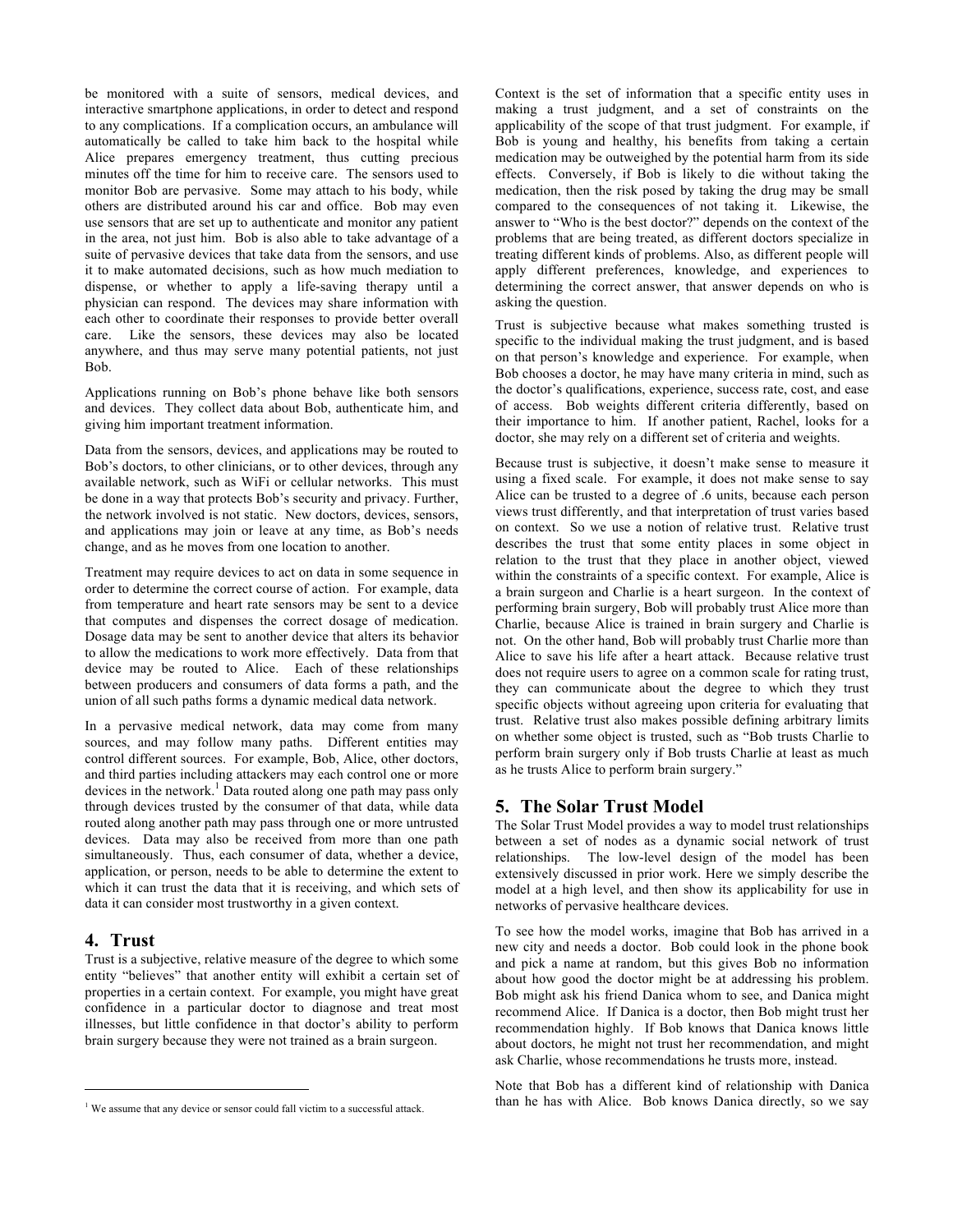that Bob has a direct trust relationship with Danica. This means that he can use his experiences with her, and any knowledge about her, to aid in deciding how much to trust her recommendation. If Danica makes a bad or inaccurate recommendation to Bob, he may trust her future recommendations less. If his experience matches her recommendation, he may trust her more. If Bob has never interacted with Alice, he cannot judge how much he should trust her based on direct experience. He can make a judgment about Alice based on his indirect relationship with her through Danica. This is called an indirect trust relationship.

The extent to which Bob trusts information about Alice depends on the path that that information takes from Alice to Bob (potentially traversing other nodes in the process). Bob trusts some paths a lot, and others very little. If a path is insufficiently trusted, Bob will not trust information sent along it. If there are multiple, sufficiently trusted paths, Bob will trust most highly the information that followed the most trusted path. Note that Bob can order all of his paths to Alice based on their degree of trust.

To learn of paths to Alice (and other entities), Bob keeps track of his direct trust relationships using a "solar system". A solar system consists of a star (the user, or a server acting as a proxy), and a set of orbits. Each orbit contains entities that are trusted to the same extent in the same context. Orbits are ordered from most trusted to least trusted. Users can use any policy to map entities into orbits, so long as they have a direct trust relationship with those entities. If a user changes its relationship with an entity, the entity moves to an orbit reflecting the new relationship.

Given the model's representation of a user's direct relationships, one can find all the sufficiently trusted indirect relationships with other entities using the Solar Trust Model's path finding algorithm [2,3,4]. To do this, each Solar Trust server sends out a path query to each entity in a sufficiently trusted orbit. A copy of the query is propagated along each sufficiently trusted direct relationship in the solar system of each subsequent entity until either the query cannot be forwarded to a sufficiently trusted entity, or until adding the next entity would result in the maximum path length for at least one solar system along the path being traversed. The complete path followed by the query (including the last entity) is digitally signed and sent back to each entity along the path for which the path has just terminated.

The trust network may not remain static. When a new person or device joins the network, it runs the path finding algorithm, finding all new paths of trust, and updating any existing paths that may have changed as a result of the new entity joining. When a person or device leaves the network, they do so gracefully (by informing the affected upstream nodes of the change, thus causing the network to automatically update), or through path aging (paths slowly become less trustworthy over time if not refreshed). If an existing node changes one of its relationships, it runs the path update algorithm, which alerts all affected nodes to the effects of the changes. In this way, each participating entity can maintain an up-to-date set of direct and indirect trust relationships with every other entity that it trusts sufficiently.

The result of this process is a dynamic network of paths of trust from each entity to the other entities it trusts sufficiently. Each trust relationship reflects the preferences and experiences of the entity at which the relationship originates, and the knowledge and experiences of any intermediate nodes between that entity and the object it is evaluating.

Once the network has been established, messages can be sent from a sending entity to a receiving entity along a path that the receiving entity trusts sufficiently. Messages are digitally signed to ensure that they can be trusted to the same extent as the path to the private key used to sign them.

# **6. Applying the Solar Trust Model to Pervasive Healthcare**

We now apply the Solar Trust Model to our pervasive healthcare example. In our example, Alice, other doctors, Bob, and each medical device are all users, with their own solar systems. If they receive data directly from a source (another user or sensor), that source is placed into the appropriate orbit in their solar system. For example, Alice would place data she receives from Bob, along with data received directly from any of the medical devices monitoring him, into her solar system.

To determine how to assign different entities, such as Bob, sensors, devices, and other doctors, to different orbits, Alice needs to define a context and a policy associated with that context. In the context of information about patient symptoms, such as "My chest hurts!" Alice would likely place Bob in an orbit with a high degree of trust, because she knows that Bob is likely to report his symptoms correctly.<sup>2</sup> Alice might also assign information from doctors who have recently examined Bob, and from devices and sensors that can monitor Bob's health directly, into high orbits, and map information from doctors who have not examined Bob, but who have experience with similar patients, into a slightly less trusted orbit. On the other hand, because she doesn't find them credible, Alice might place articles from health blogs into untrusted orbits. Conversely, in the context of treatment options, Alice may assign information from doctors with expertise in Bob's symptoms to the highest orbit in her solar system, while information from Bob himself might be mapped in a low orbit.

Bob may set up his own solar system using a different set of policies, representing that his experiences and needs are different than Alice's. In the context of which treatment advice is the best, he might map information from Alice into a high orbit because he trusts Alice's medical expertise. He may also place information from health blogs in a high orbit because he believes that blogs may provide him with useful information. Conversely, he may assign information from devices and sensors to low orbits because he does not understand the information that they provide, and therefore cannot judge if that information is likely to be correct.

To determine how to assign orbits to information from other devices and sensors, devices may follow some set of heuristics, or consult a database. They may also make different decisions based on context. Suppose multiple sensors monitor the level of a certain hormone in Bob's body. Sensor A may provide the most accurate measurement, but only provide a reading once an hour. Sensor B may provide less accurate readings, but do so every second. If a device must decide how to behave based on the best available sensor data, it may place sensor A in a more trusted orbit than sensor B if high accuracy is more important than frequently updated results, and sensor B in a more trusted orbit than sensor A if data freshness is more important than accuracy. This approach allows the device to fall back on data from the less trusted sensor if the sensor that is more trusted in that context fails.

Considering several cases will show how this affects the pervasive medical network. Imagine that a sufficiently trusted path exists from Alice to Device A to Device B to Sensor C. Device A

j

<sup>&</sup>lt;sup>2</sup> If Bob has a history of inventing symptoms, Alice might place information from Bob into a lower orbit.